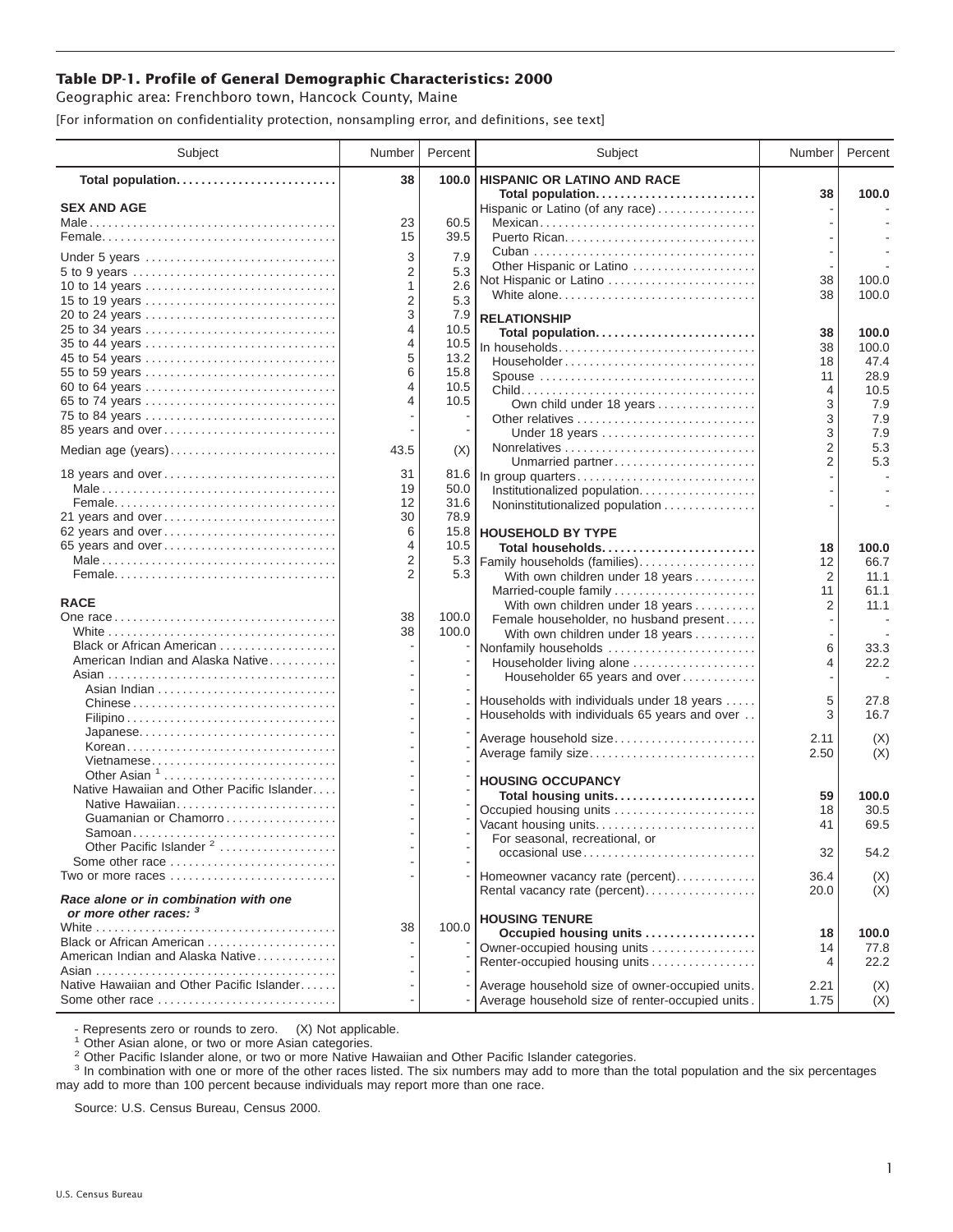## **Table DP-2. Profile of Selected Social Characteristics: 2000**

Geographic area: Frenchboro town, Hancock County, Maine

[Data based on a sample. For information on confidentiality protection, sampling error, nonsampling error, and definitions, see text]

| Subject                                                                                                          | Number                                             | Percent              | Subject                                                                                                          | Number         | Percent                |
|------------------------------------------------------------------------------------------------------------------|----------------------------------------------------|----------------------|------------------------------------------------------------------------------------------------------------------|----------------|------------------------|
| <b>SCHOOL ENROLLMENT</b><br>Population 3 years and over<br>enrolled in school<br>Nursery school, preschool       | $\overline{2}$                                     |                      | <b>NATIVITY AND PLACE OF BIRTH</b><br>Total population<br>Born in United States                                  | 28<br>28<br>27 | 100.0<br>100.0<br>96.4 |
| Kindergarten<br>Elementary school (grades 1-8)                                                                   | $\overline{2}$                                     | 100.0                | State of residence<br>Different state<br>Born outside United States                                              | 18<br>9<br>1   | 64.3<br>32.1           |
| High school (grades 9-12)<br>College or graduate school                                                          |                                                    |                      | Foreign born<br>Entered 1990 to March 2000                                                                       |                | 3.6                    |
| <b>EDUCATIONAL ATTAINMENT</b><br>Population 25 years and over<br>Less than 9th grade                             | 21                                                 | 100.0                | Naturalized citizen                                                                                              |                |                        |
| 9th to 12th grade, no diploma<br>High school graduate (includes equivalency)<br>Some college, no degree          | $\overline{2}$<br>12<br>1                          | 9.5<br>57.1<br>4.8   | <b>REGION OF BIRTH OF FOREIGN BORN</b><br>Total (excluding born at sea)                                          |                |                        |
| Associate degree<br>Bachelor's degree<br>Graduate or professional degree                                         | $\overline{2}$<br>$\overline{2}$<br>$\overline{2}$ | 9.5<br>9.5<br>9.5    |                                                                                                                  |                |                        |
| Percent high school graduate or higher<br>Percent bachelor's degree or higher                                    | 90.5<br>19.0                                       | (X)<br>(X)           | Northern America                                                                                                 |                |                        |
| <b>MARITAL STATUS</b><br>Population 15 years and over                                                            | 21                                                 | 100.0                | <b>LANGUAGE SPOKEN AT HOME</b><br>Population 5 years and over<br>English only                                    | 25<br>24       | 100.0<br>96.0          |
| Never married<br>Now married, except separated                                                                   | $\overline{2}$<br>17                               | 9.5<br>81.0          | Language other than English<br>Speak English less than "very well"<br>Spanish                                    | 1              | 4.0                    |
|                                                                                                                  |                                                    |                      | Speak English less than "very well"<br>Other Indo-European languages                                             | 1              | 4.0                    |
|                                                                                                                  | $\overline{2}$                                     | 9.5                  | Speak English less than "very well"<br>Asian and Pacific Island languages<br>Speak English less than "very well" |                |                        |
| <b>GRANDPARENTS AS CAREGIVERS</b><br>Grandparent living in household with<br>one or more own grandchildren under |                                                    |                      | <b>ANCESTRY (single or multiple)</b><br>Total population                                                         | 28             | 100.0                  |
| 18 years<br>Grandparent responsible for grandchildren                                                            | 3<br>3                                             | 100.0<br>100.0       | Total ancestries reported                                                                                        | 32             | 114.3                  |
| <b>VETERAN STATUS</b><br>Civilian population 18 years and over<br>Civilian veterans                              | 21                                                 | 100.0<br>38.1        |                                                                                                                  | 9              | 32.1                   |
| <b>DISABILITY STATUS OF THE CIVILIAN</b>                                                                         |                                                    |                      | French (except Basque) <sup>1</sup><br>French Canadian <sup>1</sup>                                              | 6<br>6<br>4    | 21.4<br>21.4<br>14.3   |
| NONINSTITUTIONALIZED POPULATION<br>Population 5 to 20 years<br>With a disability                                 | 4                                                  | 100.0                |                                                                                                                  | $\overline{2}$ | 7.1                    |
| Population 21 to 64 years<br>With a disability<br>Percent employed                                               | 19<br>3<br>33.3                                    | 100.0<br>15.8<br>(X) |                                                                                                                  |                |                        |
| Percent employed                                                                                                 | 16<br>75.0                                         | 84.2<br>(X)          | Norwegian                                                                                                        |                |                        |
| Population 65 years and over<br>With a disability                                                                | $\mathbf{2}$                                       | 100.0                |                                                                                                                  | $\overline{2}$ | 7.1                    |
| <b>RESIDENCE IN 1995</b><br>Population 5 years and over<br>Same house in 1995                                    | 25<br>12                                           | 100.0<br>48.0        | Subsaharan African                                                                                               |                |                        |
| Different house in the U.S. in 1995<br>Same county                                                               | 13<br>5                                            | 52.0<br>20.0         |                                                                                                                  |                |                        |
| Different state                                                                                                  | 8<br>8                                             | 32.0                 | United States or American<br>West Indian (excluding Hispanic groups)                                             |                |                        |
|                                                                                                                  |                                                    |                      | Other ancestries                                                                                                 | 3              | 10.7                   |

-Represents zero or rounds to zero. (X) Not applicable. 1 The data represent a combination of two ancestries shown separately in Summary File 3. Czech includes Czechoslovakian. French includes Alsatian. French Canadian includes Acadian/Cajun. Irish includes Celtic.

Source: U.S. Bureau of the Census, Census 2000.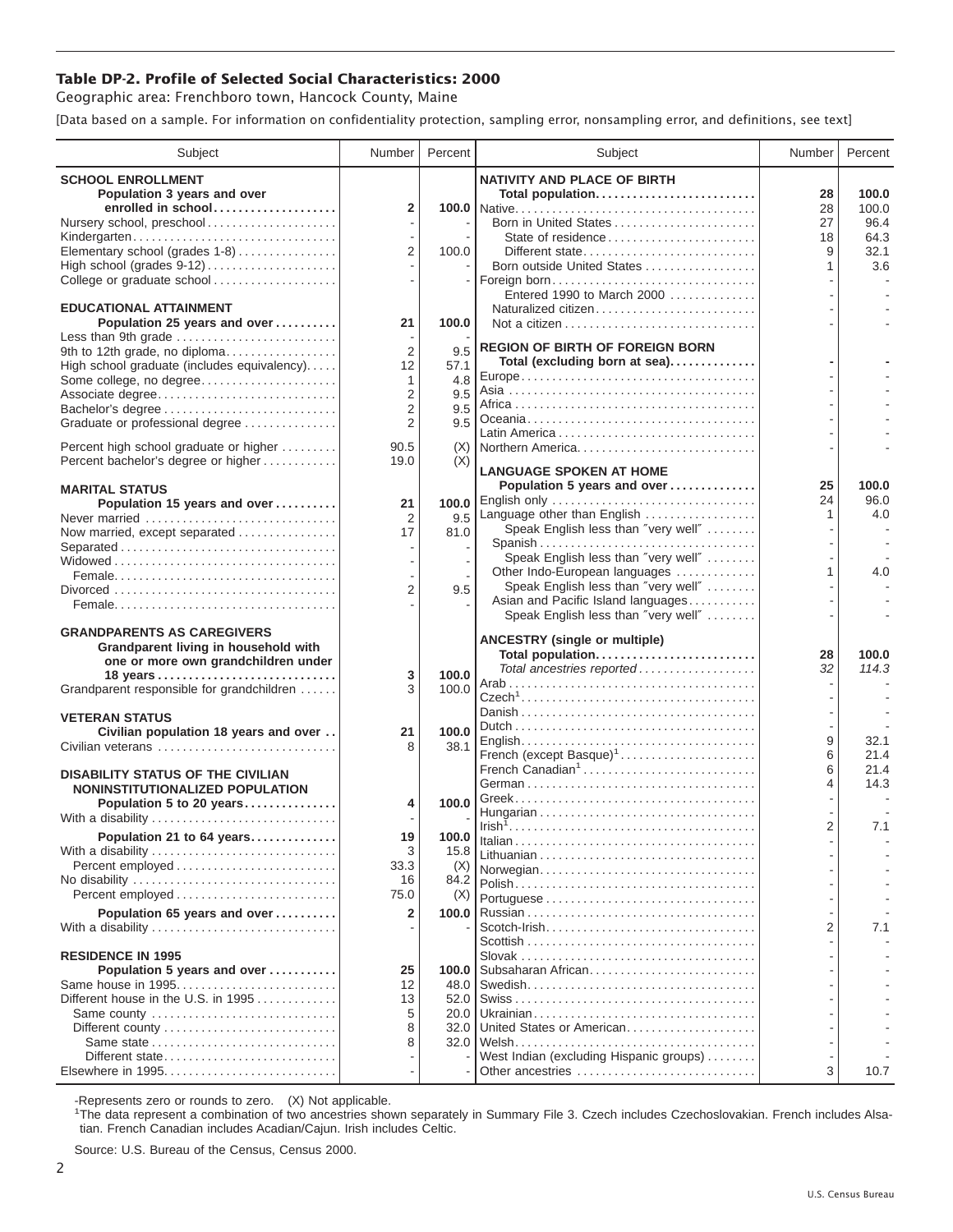## **Table DP-3. Profile of Selected Economic Characteristics: 2000**

Geographic area: Frenchboro town, Hancock County, Maine [Data based on a sample. For information on confidentiality protection, sampling error, nonsampling error, and definitions, see text]

| Subject                                                                                   | Number         | Percent | Subject                                                                                                                 | Number              | Percent          |
|-------------------------------------------------------------------------------------------|----------------|---------|-------------------------------------------------------------------------------------------------------------------------|---------------------|------------------|
| <b>EMPLOYMENT STATUS</b>                                                                  |                |         | <b>INCOME IN 1999</b>                                                                                                   |                     |                  |
| Population 16 years and over                                                              | 21             | 100.0   | Households                                                                                                              | 13                  | 100.0            |
| In labor force                                                                            | 13             | 61.9    | Less than \$10,000                                                                                                      | 2                   | 15.4             |
| Civilian labor force                                                                      | 13             |         |                                                                                                                         | 1                   | 7.7              |
| Employed                                                                                  | 13             |         | \$25,000 to \$34,999                                                                                                    | 2<br>1              | 15.4<br>7.7      |
| Percent of civilian labor force                                                           |                |         | $(X)$ \\ \$35,000 to \$49,999                                                                                           | $\overline{2}$      | 15.4             |
|                                                                                           |                |         | \$50,000 to \$74,999                                                                                                    | $\overline{2}$      | 15.4             |
| Not in labor force                                                                        | 8              |         | $38.1$   \$75,000 to \$99,999                                                                                           | 3                   | 23.1             |
| Females 16 years and over                                                                 | 7              | 100.0   | \$100,000 to \$149,999                                                                                                  |                     |                  |
| In labor force                                                                            | $\overline{2}$ | 28.6    | \$150,000 to \$199,999<br>\$200,000 or more                                                                             |                     |                  |
| Civilian labor force                                                                      | 2              | 28.6    | Median household income (dollars)                                                                                       | 38,125              | (X)              |
| Employed                                                                                  | 2              | 28.6    |                                                                                                                         |                     |                  |
| Own children under 6 years                                                                |                |         | With earnings<br>Mean earnings (dollars) <sup>1</sup>                                                                   | 12                  | 92.3<br>(X)      |
| All parents in family in labor force                                                      |                |         | With Social Security income                                                                                             | 32,092              |                  |
| <b>COMMUTING TO WORK</b>                                                                  |                |         | Mean Social Security income (dollars) <sup>1</sup>                                                                      |                     | (X)              |
| Workers 16 years and over                                                                 | 10             |         | 100.0 With Supplemental Security Income                                                                                 |                     |                  |
| Car, truck, or van - - drove alone                                                        | 6              | 60.0    | Mean Supplemental Security Income                                                                                       |                     |                  |
| Car, truck, or van - - carpooled<br>Public transportation (including taxicab)             |                |         | $\text{(dollars)}^1 \dots \dots \dots \dots \dots \dots \dots \dots \dots \dots \dots$<br>With public assistance income | 1                   | (X)<br>7.7       |
|                                                                                           | 2              | 20.0    | Mean public assistance income $(dollars)^1 \ldots$ .                                                                    | 1,900               | (X)              |
| Other means                                                                               |                |         | With retirement income                                                                                                  |                     |                  |
| Worked at home                                                                            | 2              | 20.0    | Mean retirement income (dollars) <sup>1</sup>                                                                           |                     | (X)              |
| Mean travel time to work $(minutes)^1$                                                    | 15.0           | (X)     | Families                                                                                                                | 6                   | 100.0            |
| <b>Employed civilian population</b>                                                       |                |         | Less than \$10,000                                                                                                      |                     |                  |
| 16 years and over                                                                         | 13             |         |                                                                                                                         |                     |                  |
| <b>OCCUPATION</b>                                                                         |                |         | \$15,000 to \$24,999                                                                                                    |                     |                  |
| Management, professional, and related                                                     | 2              |         |                                                                                                                         | 1<br>$\overline{2}$ | 16.7             |
| Service occupations                                                                       | $\overline{2}$ |         |                                                                                                                         | $\overline{2}$      | 33.3<br>33.3     |
| Sales and office occupations                                                              |                |         | $\frac{1}{275,000}$ to \$99,999                                                                                         | 1                   | 16.7             |
| Farming, fishing, and forestry occupations                                                | 9              |         |                                                                                                                         |                     |                  |
| Construction, extraction, and maintenance                                                 |                |         | \$150,000 to \$199,999                                                                                                  |                     |                  |
| occupations<br>Production, transportation, and material moving                            |                |         | \$200,000 or more                                                                                                       |                     |                  |
|                                                                                           |                |         | Median family income (dollars)                                                                                          | 45,000              | (X)              |
|                                                                                           |                |         | Per capita income (dollars) <sup>1</sup>                                                                                | 21,050              | (X)              |
| <b>INDUSTRY</b>                                                                           |                |         | Median earnings (dollars):                                                                                              |                     |                  |
| Agriculture, forestry, fishing and hunting,                                               | $\overline{7}$ |         | Male full-time, year-round workers<br>53.8 Female full-time, year-round workers                                         | 25,625              | (X)<br>(X)       |
|                                                                                           |                |         |                                                                                                                         |                     |                  |
| Manufacturing                                                                             |                |         |                                                                                                                         | Number              | Percent          |
| Wholesale trade                                                                           | 2              | 15.4    |                                                                                                                         | below<br>poverty    | below<br>poverty |
| Retail trade                                                                              |                |         | Subject                                                                                                                 | level               | level            |
| Transportation and warehousing, and utilities                                             |                |         |                                                                                                                         |                     |                  |
| Finance, insurance, real estate, and rental and                                           |                |         |                                                                                                                         |                     |                  |
|                                                                                           |                |         | <b>POVERTY STATUS IN 1999</b><br>Families                                                                               |                     |                  |
| Professional, scientific, management, adminis-                                            |                |         | With related children under 18 years                                                                                    |                     |                  |
| trative, and waste management services                                                    |                |         | With related children under 5 years                                                                                     |                     |                  |
| Educational, health and social services<br>Arts, entertainment, recreation, accommodation | 2              | 15.4    | Families with female householder, no                                                                                    |                     |                  |
| and food services                                                                         |                |         | husband present                                                                                                         |                     |                  |
| Other services (except public administration)                                             |                |         | With related children under 18 years                                                                                    |                     |                  |
| Public administration                                                                     | 2              | 15.4    | With related children under 5 years                                                                                     |                     |                  |
| <b>CLASS OF WORKER</b>                                                                    |                |         | Individuals                                                                                                             | 2                   | 7.1              |
| Private wage and salary workers                                                           |                |         | 18 years and over                                                                                                       | $\overline{c}$      | 9.5              |
|                                                                                           | 2              | 15.4    | 65 years and over                                                                                                       |                     |                  |
| Self-employed workers in own not incorporated                                             |                |         | Related children under 18 years                                                                                         |                     |                  |
|                                                                                           | 11             | 84.6    | Related children 5 to 17 years                                                                                          |                     |                  |
| Unpaid family workers                                                                     |                |         | Unrelated individuals 15 years and over                                                                                 | $\overline{2}$      | 28.6             |

-Represents zero or rounds to zero. (X) Not applicable.

<sup>1</sup>If the denominator of a mean value or per capita value is less than 30, then that value is calculated using a rounded aggregate in the numerator. See text.

Source: U.S. Bureau of the Census, Census 2000.